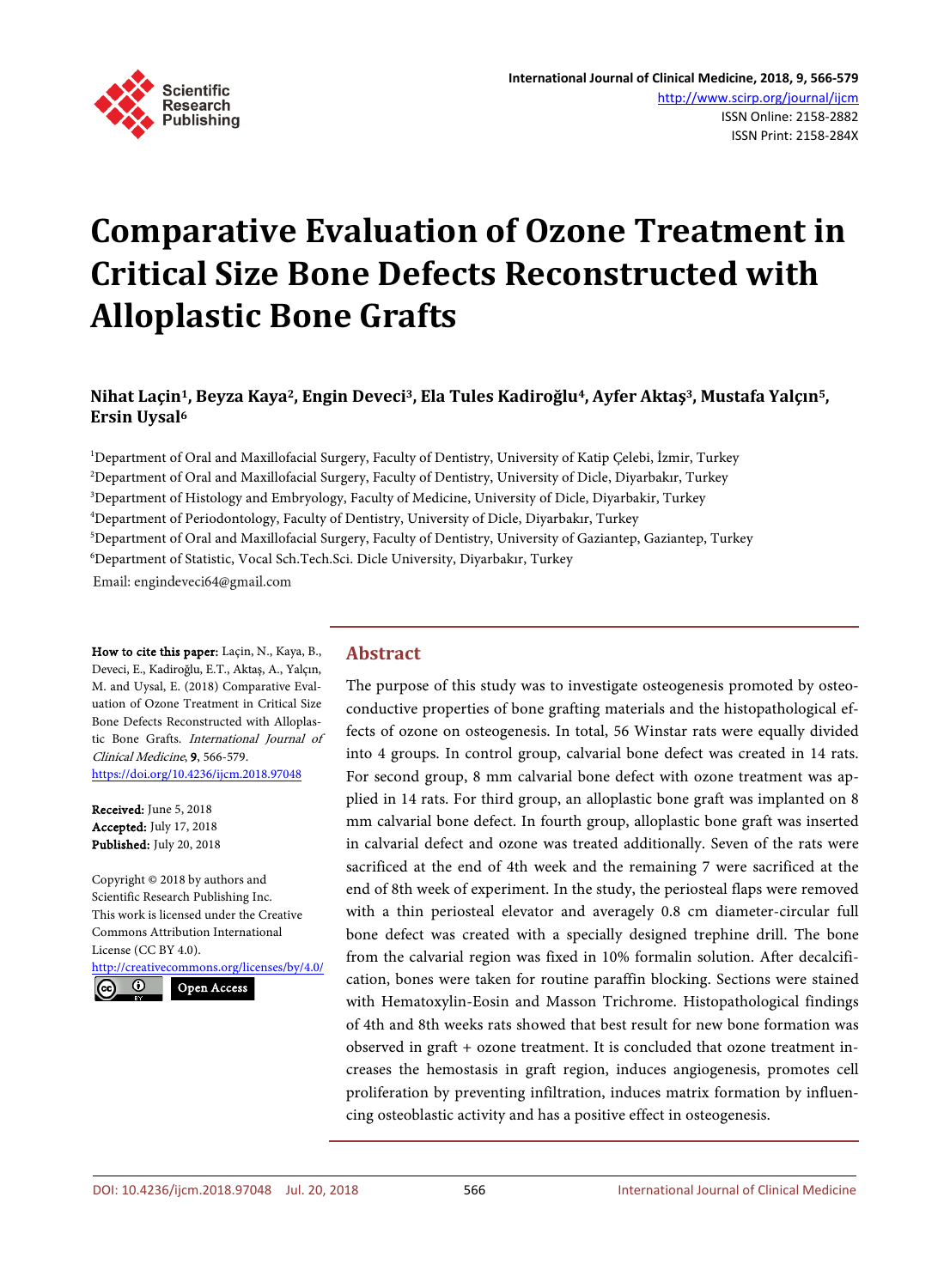#### **Keywords**

Calvarial Bone Graft, Ozone, Osteoblast Cells, Rat

## **1. Introduction**

Fracture healing depends on many actors: Local factors such as the degree of trauma, the position of the wound edges relative to each other, the vascularization of the wound area, the type of bone, the degree of immobilization, the amount of local necrosis and soft tissue damage, the presence of infections and systemic diseases (i.e. age, diabetes, anemia, tuberculosis); hormones such as parathyroid, calcitonin, insulin, growth hormones; vitamins such as A, C and D and general factors such as chondroitin sulphate and exercises [\[1\]](#page-12-0) [\[2\].](#page-12-1) Cortical grafts provide a durable and rigid structure but they have no ability to increase osteogenesis. The primary advantage of cancellous bone and bone marrow is that they are able to significantly enhance osteogenesis. These abilities depend on the fact that they have viable cells that can transform into osteoblasts as well as those that induce osteogenesis. The only known disadvantage of these grafts is that they can't provide mechanical stability [\[3\]](#page-12-2) [\[4\].](#page-12-3)

Allografts are bone tissues obtained from genetically different individuals but sharing properties of same species with donor. Fresh frozen bone can be classified as frozen dried bone and demineralized bone matrix [\[5\]](#page-12-4) [\[6\].](#page-12-5) Due to the limited availability of autografts, undesirable features of allografts and xenografts such as the risk of disease transfer, researchers have now been focused on synthetically graft materials which of them have been produced for use in bone defects. Since large numbers of those materials are produced, they should be studied well in researches. Alloplasts have become a necessary material in recent years for the repair of maxillofacial skeleton [\[7\]](#page-12-6) [\[8\].](#page-12-7)

Ozone is available in the stratosphere layer of earth at a concentration of 1 to 10 ppm in the gas phase. The disinfection property of ozone is due to its strong oxidizing property. Not only do they kill viruses and bacteria, they can also oxidize all microorganisms and their toxins. Ozone can also effectively neutralize phenols, pesticides, detergents, chemical wastes, and aromatic compounds [\[9\].](#page-12-8) Ozone is widely used in stomatology as a disinfectant. Besides, it also can be used in wound healing after tooth extraction, the treatment of oral infections, cases of candidiasis or periodontitis, stomatitis, treatment of infected wounds in soft tissues, and oral cavity washing prior to surgery [\[10\].](#page-12-9) Ozone treatments have positive effects in studies of on wound healing, ischemic and infectious diseases. It is also effectively used in many infectious diseases from simple dental and oral infections to hepatitis [\[11\].](#page-12-10) Studies show that ozone treatment has benefited significantly in pit and fissure caries [\[12\],](#page-12-11) non-cavitated occlusal caries [\[13\],](#page-12-12) and root caries at the initial stage [\[12\]](#page-12-11) [\[13\]](#page-12-12) [\[14\].](#page-12-13) The aim of this study was to investigate the histopathological effects of ozone on bone graft materials and to ex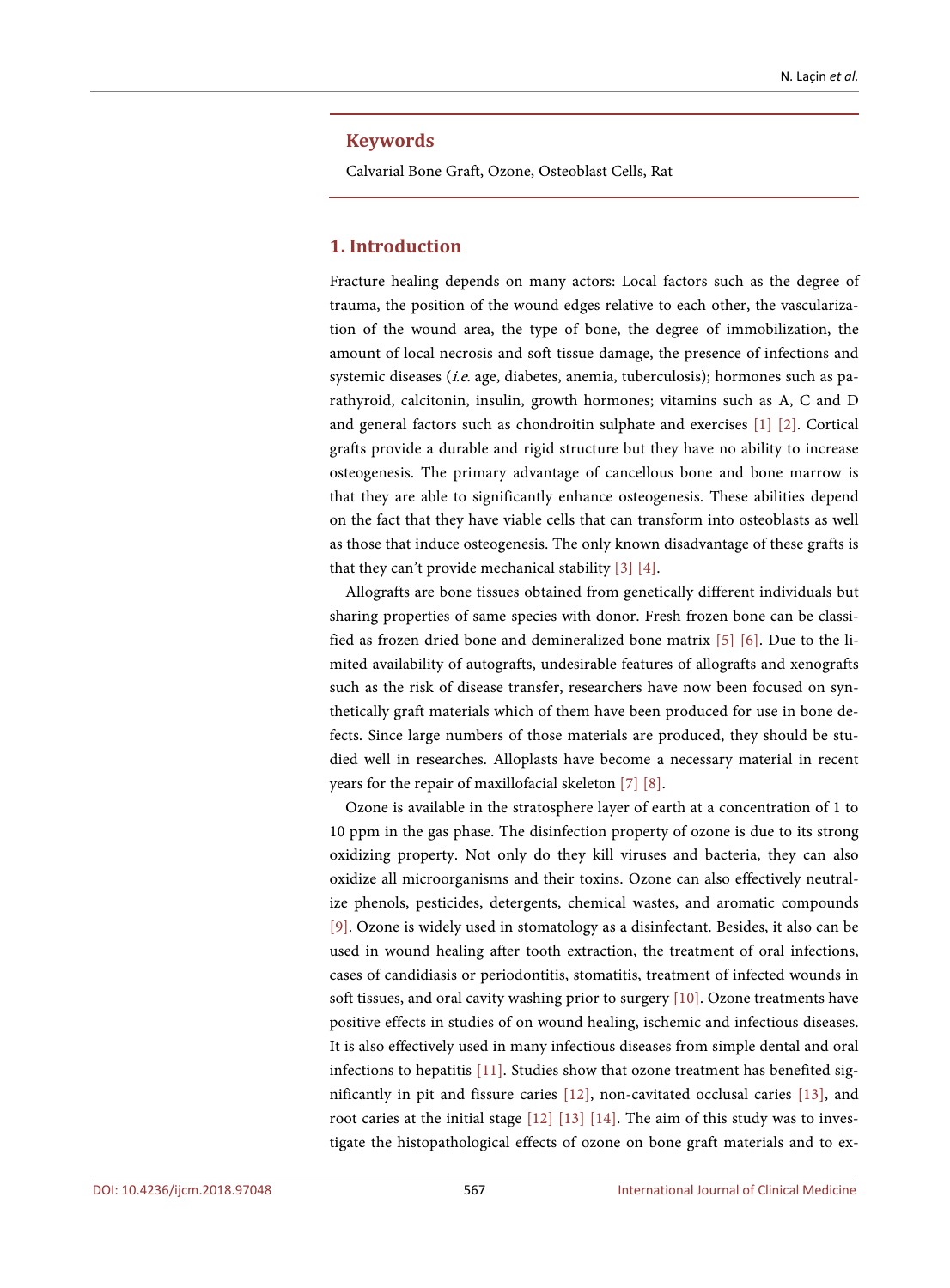amine osteogenesis development induced by osteoconductive properties of these materials.

## **2. Materials and Methods**

This study was carried out at the Dicle University Health Sciences and Application Center (DUSAM) with the approval of the Dicle University Experimental Animal Ethics Committee with the protocol dated 12.11.2013 and numbered 2013/55. In the study, 56 male Wistar rats weighing 280 - 300 grams were used and housed individually in suitable cages at temperatures of  $22^{\circ}C \pm 2^{\circ}C$  and 12 hours of dark/12 hours of light conditions. The nutritional needs of the animals were met regularly with standard laboratory food and water. Four groups (14 rats per group) were arranged as below:

1) Control Group: Calvarial bone defect was created in 14 rats without any additional treatment and wound was sutured. Seven of the subjects were sacrificed at the end of the 4th week, and the remaining 7 were sacrificed at the end of the 8th week.

2) Experimental Group: 8 mm calvarial bone defects were created in all rats and then treated with ozone. 7 of the subjects were sacrificed at the end of the 4th week, and the remaining 7 were sacrificed at the end of the 8th week.

3) Experimental Group: 8 mm calvarial bone defects were created in all rats and then alloplastic bone grafts were applied to the defect. 7 of rats were sacrificed at the end of the 4th week and the remaining were sacrificed at the end of the 8th week.

4) Experimental Group: 8 mm calvarial bone defects were created in all rats and then alloplastic bone grafts + ozone treatment was applied to the defect. Seven of them were sacrificed at the end of the 4th week, and the remaining were sacrificed at the end of the 8th week.

## **2.1. Surgical Operation**

The animals were anesthetized with intraperitoneally 3 mg/kg xylazine (Rompun 2%; Bayer) and 90 mg/kg Ketamine HCl (Ketalar; Eczacıbası-Warner Lambert). Skin was incised to open frontal bone. A periosteal flap was removed with a thin elevator. Surgical sites were exposed with an incision through the skin and the periosteum at the midline of the calvaria. The periosteal flap was removed with a thin periosteal elevator and a specially designed trephine bur was created with a circular full-thickness bone defect with a diameter of 0.8 cm on the midline. After the graft was applied in our study, topical Ozone (Prozone W & H, Bürmoos, Austria) was applied for 12 seconds with a Coro-type applicator. Allografts are bone tissues of the same species as the recipient but derived from genetically distinct individuals. It is used as fresh frozen bone, frozen dried bone and demineralized bone matrix. Allograft material was used as demineralized bone matrix in our study.

Alloplastic material (Bio-Graft-HT) was placed in defect area in group 3 and group 4. Subcutaneous tissue was sealed with 6/0 vicryl suture and skin was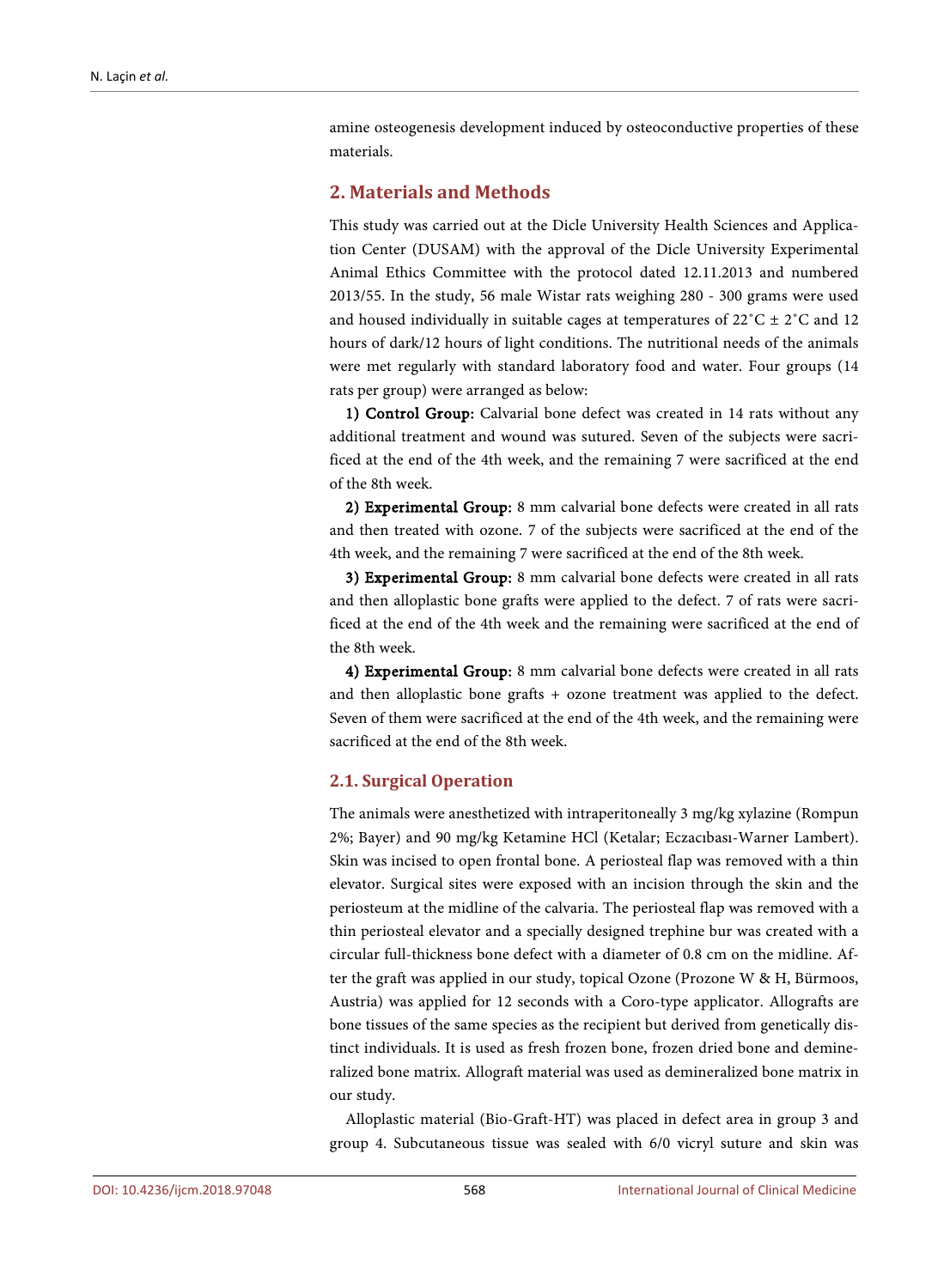closed using 5/0 silk suture. Half of the experimental animals in all groups were sacrificed at the end of the 4th week and the remainder was sacrificed at the end of the 8th week by intraperitoneally overdose of sodium thiopentone. The skin on the calvarium was completely removed and the defect was taken out with bone forceps.

#### **2.2. Histopathological Protocol**

The bones from the calvarial region were fixed in 10% formalin solution. They were decalcified for 1 week in 10% ethylene diamine tetra acetic acid (EDTA) solution. After washing, tissues were dehydrated through ascending alcohol series and cleared with xylene. After embedding them in paraffin, 4 - 6 μm thick sections were taken with Leica ultramicrotome. Sections were stained with Masson Trichrome and Hematoxylin-Eosin and examined by light microscope.

#### **2.3. Statistical Analysis**

Statistics and analyzes were performed using the SPSS 22.0 for Windows computer package program, and the results were considered statistically significant for  $p < 0.05$ . In the analysis of the data, Kruskall-Wallis and Mann-Whitney U non-parametric statistical tests were used in the intergroup comparisons depending on the variables and the results were given as mean and standard deviation values.

## **3. Results**

#### **Histopathological Findings**

#### 1) 4th week findings

a) Control Group: [Figure 1\(a\)](#page-4-0) shows a significant increase was observed in osteoclast cells in defect area. Hemorrhage and dilatation in blood vessels and mononuclear cell infiltration were increased. Defect Group: In Figure  $1(a^*)$ , in other section of the same group, an increase in fibrous tissue and collagen fibers, freely dispersed erythrocytes due to tearing in the vessel wall, intense mononuclear cell infiltration and rarely edema were observed.

b) Defect + Ozone treated Group: Sections showed dilatation was significantly increased in the veins. Comparing with the defect group, there was a decrease in fibrous tissue and osteoblastic activity in this group. In another section, the collagen fibers were bundled, the connective tissue were increased, new bone trabeculae were formed and the bone matrix began to become evident.

c) Defect + Graft Applied Group: Osteoblasts were clearly observable, connective tissue cells and fibrous structure around bone trabeculae were increased, graft resorption was decreased. A decrease in osteoblasts and cell infiltration was observed. In another section, bone trabeculae were more abundant around the veins and collagen fibers were observed in bundles. Decrease in connective tissue cells and dispersed erythrocytes were observed. A small number of osteocytes were found in bone trabeculae.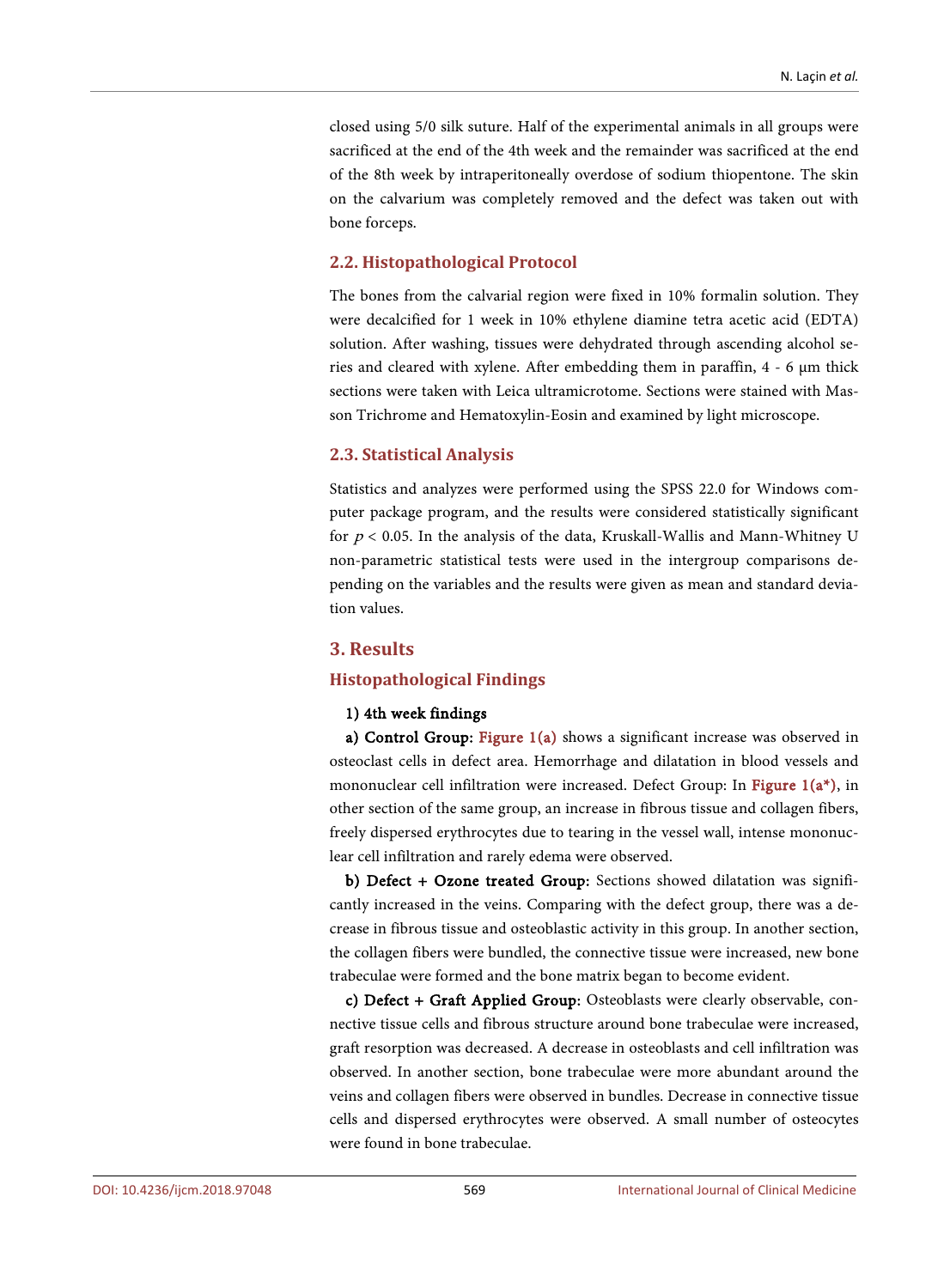<span id="page-4-0"></span>

Figure 1. a: A significant increase was observed in osteoblast cells in defect area (arrow). H-E staining Bar 50 µm; a\*: An increase in fibrous tissue and collagen fibers (arrow), dilatation in blood vessels (yellow arrow) Trichrome Masson staining Bar 50 µm, b-İnflamatory cells in defect area (arrow) H-E staining Bar 50 µm; b\*: hemorrhage in blood vessels (yellow arrow) Trichrome Masson staining Bar 50 µm, c-osteoblast cells around bone trabecula (arrow), H-E staining Bar 50 µm; c\*: intense inflammatory cells in graft area (yellow arrow) Trichrome Masson staining Bar 50 µm; d: An increase in osteoblastic activity and osteocyte cells (arrow), H-E staining Bar 50 µm; d\*: Appearance of mature bone particles (arrow) Trichrome Masson staining Bar 50 µm.

d) Defect + Graft + Ozone Applied Group: In sections of this group, graft resorption began, bone trabeculae became evident due to an increase in dense connective tissue fibers and osteoblastic activity around the graft. Matrix development was increased and a small number of osteocytes in bone trabeculae were observed. In another section, dense connective tissue around the graft was enriched by especially collagen fibers, new bone formation in connective tissue began to increase and osteocyte cells with their lacunae became evident in new bone trabeculae.

For the  $4<sup>th</sup>$  week, cell infiltration was significantly different between the groups ( $p$  < 0.0001). When we examined osteoclastic activity of week 4, there was a significant difference between the groups ( $p = 0.0001$ ). There was a significant difference between the groups in osteoblastic activity of 4th week ( $p = 0.253$ ). There was a significant difference between the groups in terms of matrix formation ( $p =$ 0.0007), bone trabeculae ( $p = 0.0018$ , vascular dilatation and hemorrhage ( $p =$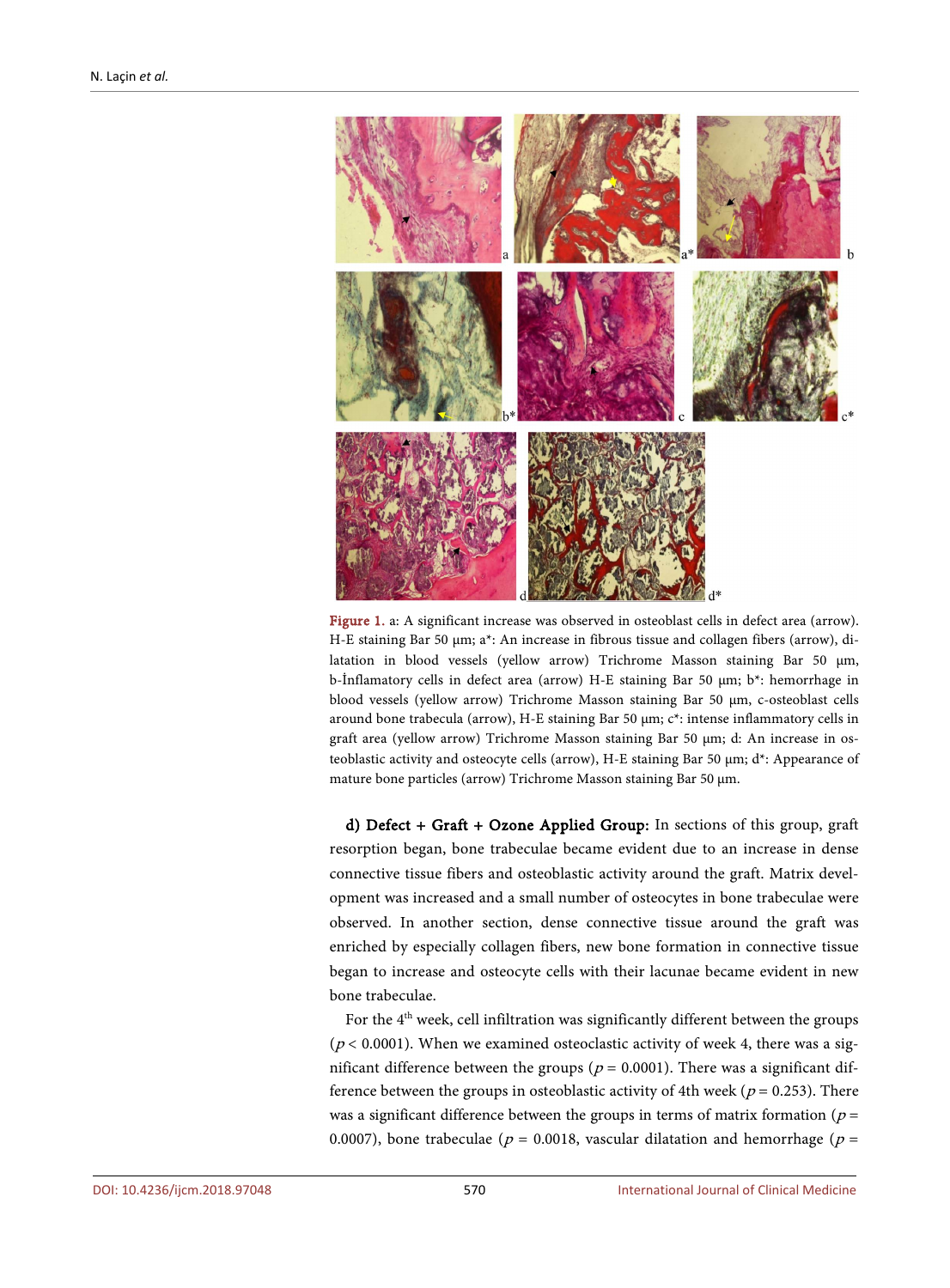0.0005) and collagen fiber distribution ( $p = 0.0099$ ) [\(Table 1\)](#page-5-0).

### 2) 8th week findings

a) Control Group: In [Figure 2\(a\),](#page-6-0) bone trabeculae were visible and osteoblasts were flattened and arranged in a single row around the trabeculae. While cell infiltration mostly gathered around the trabeculae, edema was seen in some areas. Vessels were dilated and apparently hemorrhagic. [Figure 2\(a\\*\)](#page-6-0) shows the collagen fibers were in bundled form, islets of bone trabeculae were seen, the osteoblastic activity was increased in the trabeculae and the matrix development

<span id="page-5-0"></span>Table 1. Statistical evaluation of parameters according to 4th week according to different groups.

| Parameter's                  | Groups                       | $\mathbf n$ | Mean | Rank  | Average Kruskal-Wallis<br>Test value | Multiple<br>comparisons<br>for groups<br>(p < 0.05) |  |
|------------------------------|------------------------------|-------------|------|-------|--------------------------------------|-----------------------------------------------------|--|
|                              | (1) Control group            | 7           | 3.71 | 22.00 |                                      | (3)(4)                                              |  |
| Cell                         | (2) Defect + Ozone           | 7           | 3.57 | 21.00 | 20.3276;                             | (3)(4)                                              |  |
| infiltration                 | $(3)$ Defect + Graft         | 7           | 0.00 | 7.50  | p < 0.0001                           | $(1)$ $(2)$                                         |  |
|                              | $(4)$ Defect + Graft + Ozone | 7           | 0.00 | 7.50  |                                      | $(1)$ $(2)$                                         |  |
|                              | (1) Control group            | 7           | 0.00 | 4.00  |                                      | $(2)$ $(3)$ $(4)$                                   |  |
| Osteoclastic                 | (2) Defect + Ozone           | 7           | 2.71 | 20.07 | 20.1291;                             | $(1)$ $(3)$                                         |  |
| activity                     | $(3)$ Defect + Graft         | 7           | 1.71 | 12.43 | $p = 0.0001$                         | $(1)$ $(2)$ $(4)$                                   |  |
|                              | $(4)$ Defect + Graft + Ozone | 7           | 3.00 | 21.50 |                                      | $(1)$ $(3)$                                         |  |
|                              | (1) Control group            | 7           | 1.57 | 18.93 |                                      |                                                     |  |
| Osteoblastic                 | $(2)$ Defect + Ozone         | 7           | 1.14 | 13.79 | 2.9008:                              | ns                                                  |  |
| activity                     | $(3)$ Defect + Graft         | 7           | 1.00 | 11.93 | $p = 0.2533$                         |                                                     |  |
|                              | $(4)$ Defect + Graft + Ozone | 7           | 1.14 | 13.36 |                                      |                                                     |  |
|                              | (1) Control group            | 7           | 3.00 | 20.50 |                                      | $(2)$ $(4)$                                         |  |
| Matrix                       | $(2)$ Defect + Ozone         | 7           | 2.00 | 11.71 | 15.5120;                             | $(1)$ $(3)$ $(4)$                                   |  |
| formation                    | $(3)$ Defect + Graft         | 7           | 3.00 | 20.00 | $p = 0.0007$                         | $(2)$ $(4)$                                         |  |
|                              | $(4)$ Defect + Graft + Ozone | 7           | 1.29 | 5.79  |                                      | $(1)$ $(2)$ $(3)$                                   |  |
|                              | (1) Control group            | 7           | 2.14 | 13.36 |                                      | (4)                                                 |  |
| Bone                         | $(2)$ Defect + Ozone         | 7           | 1.71 | 8.64  | 10.6784;                             | (4)                                                 |  |
| trabeculae                   | $(3)$ Defect + Graft         | 7           | 2.14 | 13.36 | $p = 0.0018$                         | (4)                                                 |  |
|                              | $(4)$ Defect + Graft + Ozone | 7           | 2.86 | 22.64 |                                      | $(1)$ $(2)$ $(3)$                                   |  |
|                              | (1) Control group            | 7           | 2.14 | 16.29 |                                      | (3)                                                 |  |
| Vessel                       | $(2)$ Defect + Ozone         | 7           | 2.29 | 17.36 | 15.6492;                             | (3)                                                 |  |
| dilatation and<br>hemorrhage | $(3)$ Defect + Graft         | 7           | 0.29 | 4.14  | $p = 0.0005$                         | $(1)$ $(2)$ $(4)$                                   |  |
|                              | $(4)$ Defect + Graft + Ozone | 7           | 2.57 | 20.21 |                                      | (3)                                                 |  |
|                              | (1) Control group            | 7           | 2.71 | 17.79 |                                      | (3)                                                 |  |
| Collagen                     | $(2)$ Defect + Ozone         | 7           | 2.71 | 17.79 | 9.0654;                              | (3)                                                 |  |
| fibers                       | $(3)$ Defect + Graft         | 7           | 1.71 | 6.50  | $p = 0.0099$                         | $(1)$ $(2)$ $(4)$                                   |  |
|                              | $(4)$ Defect + Graft + Ozone | 7           | 2.57 | 15.93 |                                      | (3)                                                 |  |

(a)

ns: non-significant;  $p \negthinspace > \negthinspace 0$ 05.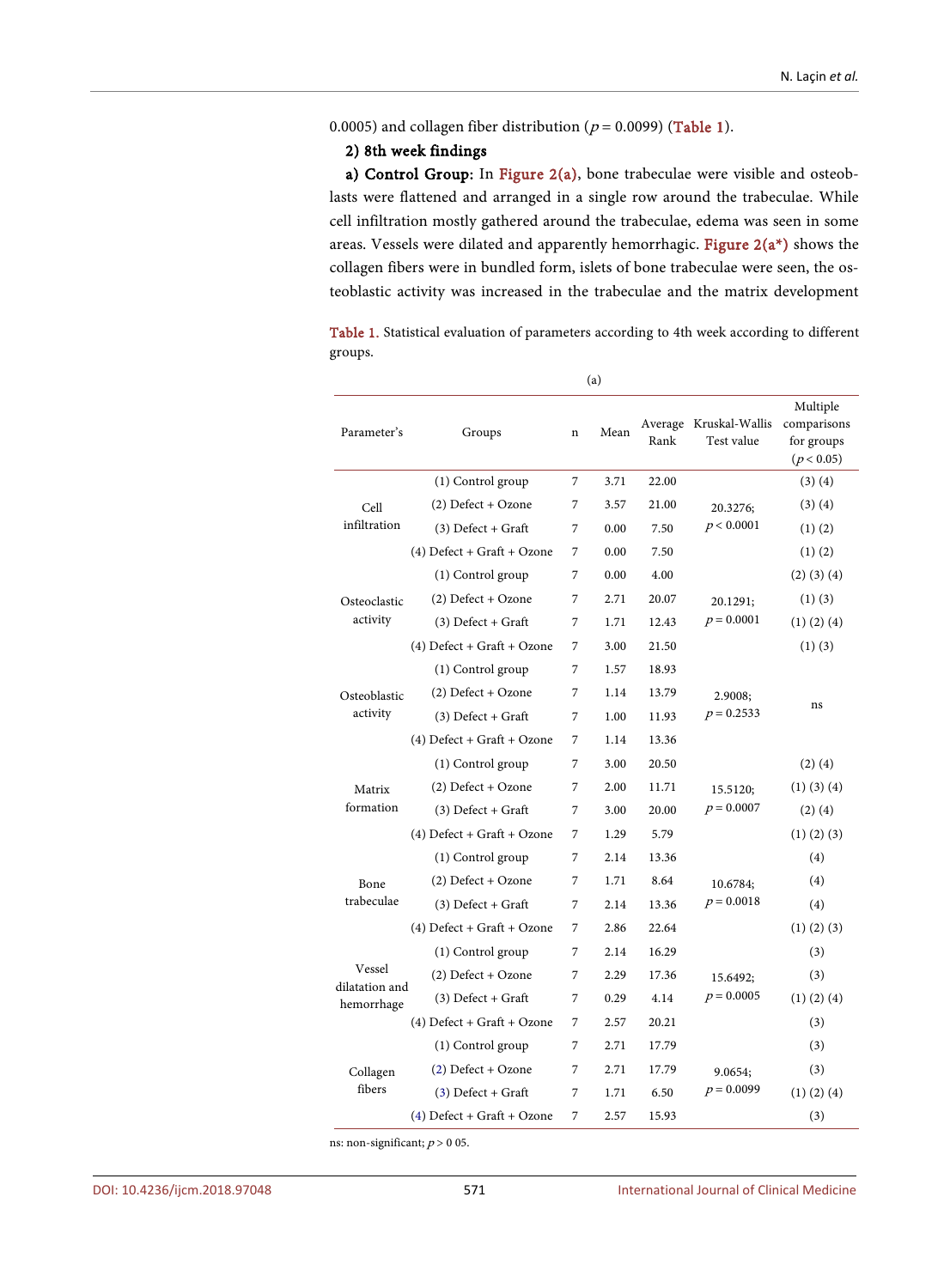<span id="page-6-0"></span>

Figure 2. a: bone trabeculae in defect area (arrow). H-E staining Bar 50 µm; a\*: An increase in fibrous tissue and collagen fibers(arrow), Trichrome Masson staining Bar 50 µm; b: Inflammatory cells in defect area (arrow) H-E staining Bar 50 µm; b\*: increase of collagen fibers in defect area (yellow arrow) Trichrome Masson staining Bar 50 µm; c: Appearance of mature bone trabecula (arrow), H-E staining Bar 50 µm; c\*: Enlargement bone trabecula in graft area (yellow arrow) Trichrome Masson staining Bar 50 µm; d: An increase in bone trabeculae and osteocyte cells (arrow), H-E staining Bar 50 µm; d\*: Appearance of mature bone particles (arrow) Trichrome Masson staining Bar 50 µm.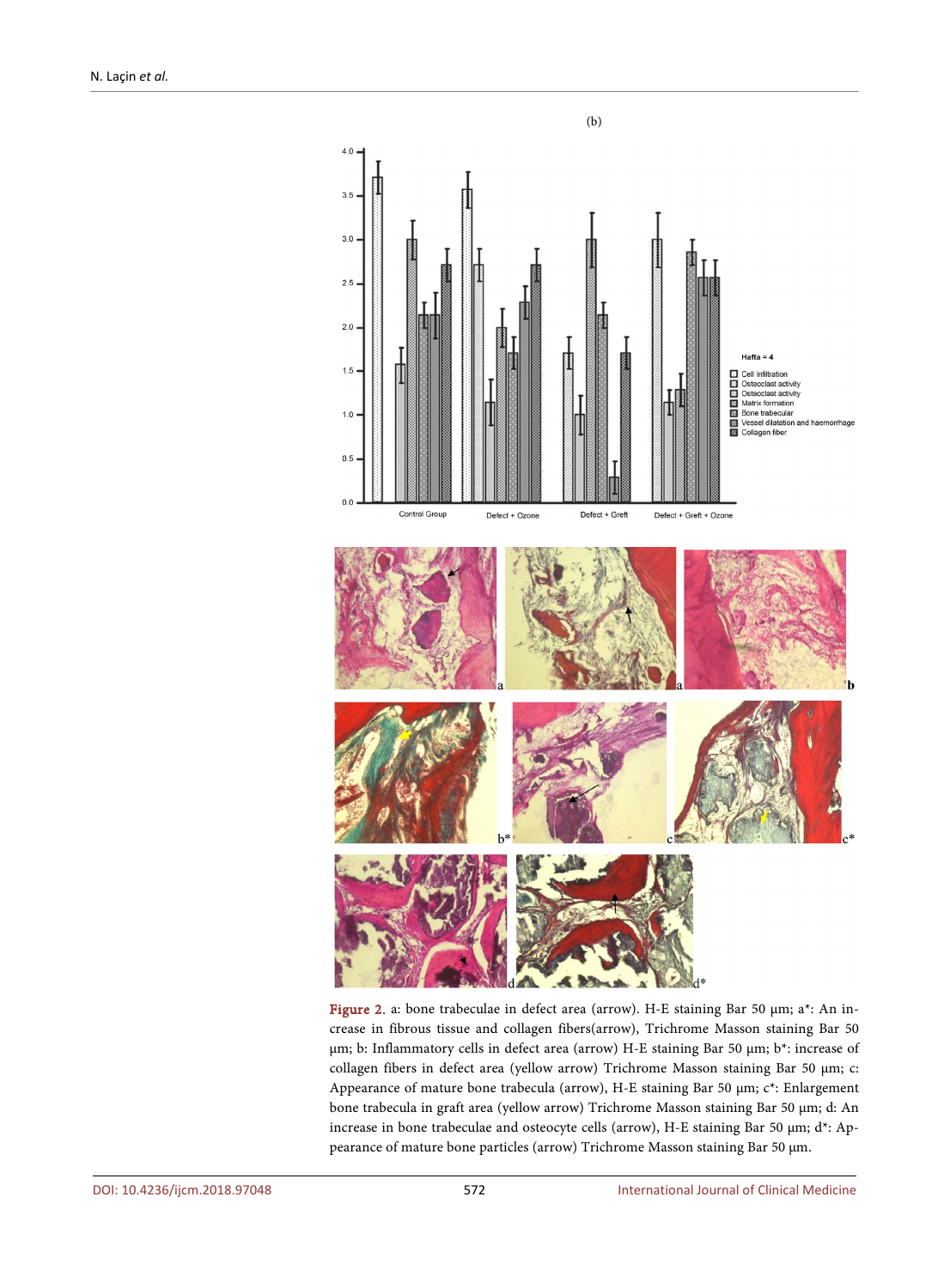started. Extracellular matrix of connective tissue was increased. Form of fully developed mature bone cells were not observed in this group.

b) Defect + Ozone Applied Group: Islets of inflammatory cells; hemorrhage and dilatation in vessels of the defect areacan be seen in [Figure 2\(b\).](#page-6-0) Throughout new bone formation, matrix development was apparently begun. There were bone trabeculae in some areas. Figure  $2(b^*)$  shows thickening in collagen fibers, intense hemorrhagic areas in defect region, enlargement of the bone matrix and new bone trabeculae formation were observed.

c) Defect + Graft Group: The histological examination of this group showed new bone trabeculae with increased connective tissue around the graft sites. As cell infiltration continued, freely distributed erythrocytes were found in connective tissue. Osteoblast cells were clearly observed around the bone trabeculae as seen in [Figure 2\(c\).](#page-6-0) Graft resorption was dispersed and graft areas began to diminish gradually. In Figure  $2(c^*)$ , collagen fibers were tightly gathered around graft areas and made resorbed grafts reduce. Inflammatory cells spread diffusely between graft areas, and new bone particles began to become apparent in the periphery of graft.

d) Defect + Graft + Ozone Applied Group: Figure  $2(d)$  shows that the new bone trabeculae around the graft areas began to turn into mature flat bone and osteocytes cells were abundant due to increased osteoblastic activity. Cell infiltration was gradually reduced and mature bone trabeculae were formed in the site of resorbed graft. In Figure  $2(d^*)$ , revealed shrinkage in the resorbed graft sites, the structures of mature bone particles became evident and fibrillary development in the connective tissue accelerated and wrapped around the bonetrabeculae.

There was a significant difference between the groups when the weekly cell infiltration ( $p = 0.0014$ ), osteoclastic ( $p = 0.0004$ ) and osteoblastic ( $p = 0.0055$ ) activities were examined. Matrix formation at 8 weeks ( $p = 0.0001$ ), Bone trabeculae ( $p = 0.0002$ ) There was a significant difference between the groups when vascular dilatation and hemorrhage ( $p < 0.0001$ ) and collagen fiber distribution  $(p < 0.0001)$  [\(Table 2](#page-7-0) an[d Table 3\)](#page-9-0).

<span id="page-7-0"></span>Table 2. Statistical evaluation of parameters according to 8th week according to different groups.

| Parameter            | Groups                     | $\mathbf n$ | Mean | Average<br>Rank | Kruskal-Wallis<br>Test value | Multiple<br>comparisons<br>for groups<br>(p < 0.05) |
|----------------------|----------------------------|-------------|------|-----------------|------------------------------|-----------------------------------------------------|
|                      | $(1)$ Control              | 7           | 3.29 | 22.50           |                              | (3)(4)                                              |
| Cell<br>infiltration | $(2)$ Defect + Ozone       | 7           | 2.86 | 17.21           | 13.3723:                     | (3)(4)                                              |
|                      | $(3)$ Defect + Graft       | 7           | 2.86 | 8.64            | $p = 0.0014$                 | $(1)$ $(2)$                                         |
|                      | (4) Defect + Graft + Ozone | 7           | 1.14 | 9.64            |                              | $(1)$ $(2)$                                         |
| Osteoclastic         | $(1)$ Control              | 7           | 2.71 | 6.57            | 14.5683:                     | $(2)$ $(4)$                                         |
| activity             | (2) Defect + Ozone         | 7           | 1.29 | 21.57           | $p = 0.0004$                 | $(1)$ $(3)$                                         |
|                      |                            |             |      |                 |                              |                                                     |

(a)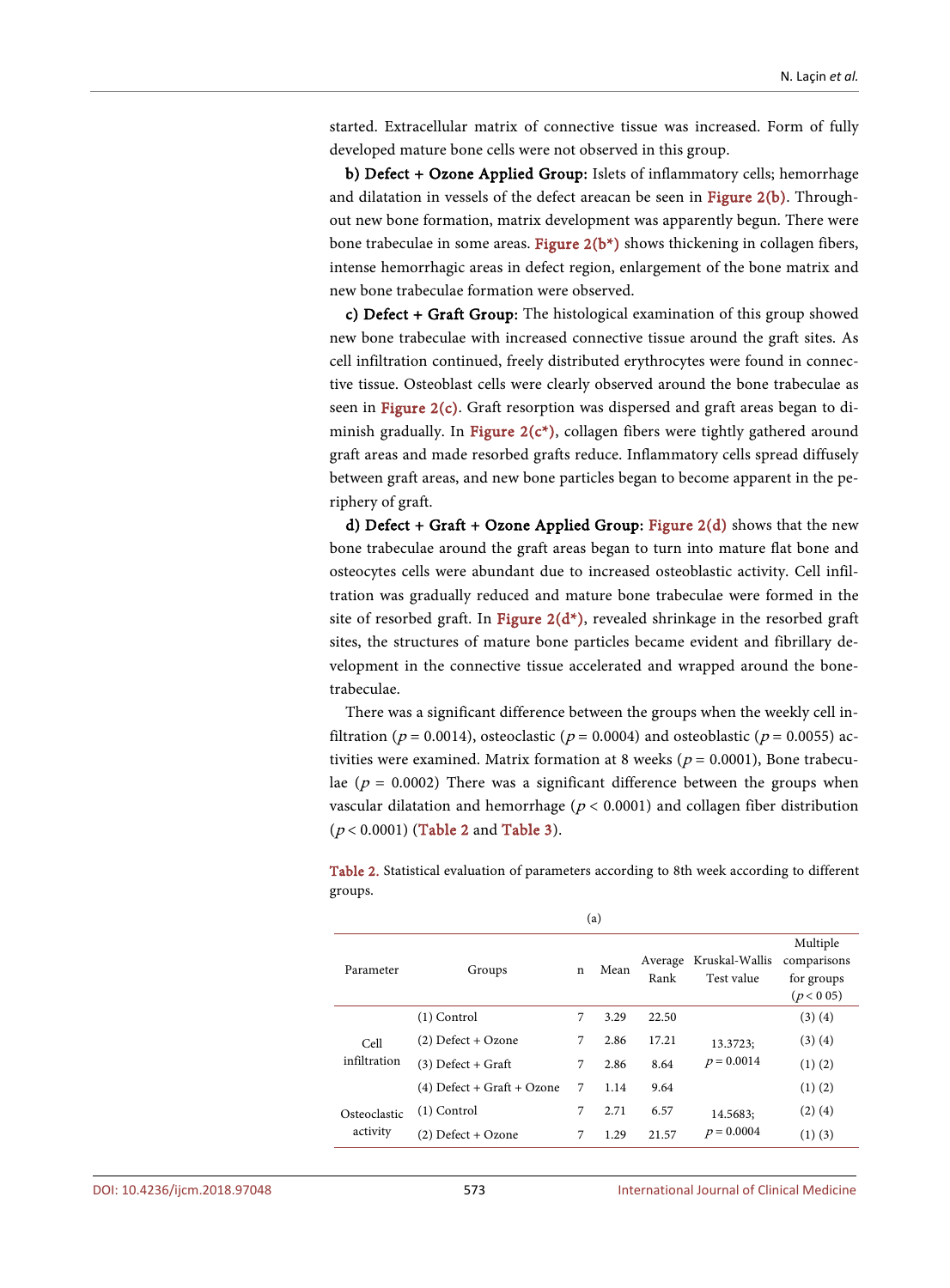| Continued                |                              |                |      |       |              |                   |
|--------------------------|------------------------------|----------------|------|-------|--------------|-------------------|
|                          | $(3)$ Defect + Graft         | 7              | 1.00 | 11.21 |              | $(2)$ $(4)$       |
|                          | $(4)$ Defect + Graft + Ozone | 7              | 0.00 | 18.64 |              | $(1)$ $(3)$       |
|                          | $(1)$ Control                | 7              | 1.86 | 6.14  |              | $(2)$ $(3)$ $(4)$ |
| Osteoblastic             | $(2)$ Defect + Ozone         | 7              | 2.29 | 17.29 | 9.6334;      | (1)               |
| activity                 | $(3)$ Defect + Graft         | 7              | 2.86 | 17.29 | $p = 0.0055$ | (1)               |
|                          | $(4)$ Defect + Graft + Ozone | 7              | 4.00 | 17.29 |              | (1)               |
|                          | (1) Control                  | $\overline{7}$ | 2.00 | 20.43 |              | $(2)$ $(4)$       |
| Matrix                   | $(2)$ Defect + Ozone         | 7              | 2.29 | 12.57 | 17.8543;     | $(1)$ $(3)$ $(4)$ |
| formation                | $(3)$ Defect + Graft         | 7              | 2.14 | 20.43 | $p = 0.0001$ | $(2)$ $(4)$       |
|                          | $(4)$ Defect + Graft + Ozone | 7              | 4.00 | 4.57  |              | $(1)$ $(2)$ $(3)$ |
|                          | $(1)$ Control                | 7              | 1.86 | 19.14 |              | $(2)$ $(4)$       |
| Bone                     | $(2)$ Defect + Ozone         | 7              | 2.29 | 9.86  | 16.0978;     | $(1)$ $(3)$       |
| trabeculae               | $(3)$ Defect + Graft         | 7              | 3.14 | 22.00 | $p = 0.0002$ | $(2)$ $(4)$       |
|                          | $(4)$ Defect + Graft + Ozone | 7              | 3.57 | 7.00  |              | $(1)$ $(3)$       |
|                          | $(1)$ Control                | 7              | 3.14 | 17.57 |              | $(2)$ $(3)$ $(4)$ |
| Vessel<br>dilatation and | $(2)$ Defect + Ozone         | 7              | 2.86 | 11.43 | 24.7621;     | $(1)$ $(3)$ $(4)$ |
| hemorrhage               | $(3)$ Defect + Graft         | 7              | 1.86 | 4.00  | p < 0.0001   | $(1)$ $(2)$ $(4)$ |
|                          | $(4)$ Defect + Graft + Ozone | 7              | 1.29 | 25.00 |              | $(1)$ $(2)$ $(3)$ |
|                          | $(1)$ Control                | 7              | 2.29 | 23.00 |              | (2) (3) (4)       |
| Collagen                 | $(2)$ Defect + Ozone         | 7              | 2.14 | 18.71 | 20.9831;     | $(1)$ $(3)$ $(4)$ |
| fibers                   | $(3)$ Defect + Graft         | 7              | 2.14 | 4.14  | p < 0.0001   | $(1)$ $(2)$ $(4)$ |
|                          | $(4)$ Defect + Graft + Ozone | 7              | 2.86 | 12.14 |              | $(1)$ $(2)$ $(3)$ |

ns: non-significant;  $p \negthinspace > \negthinspace 0.05.$ 

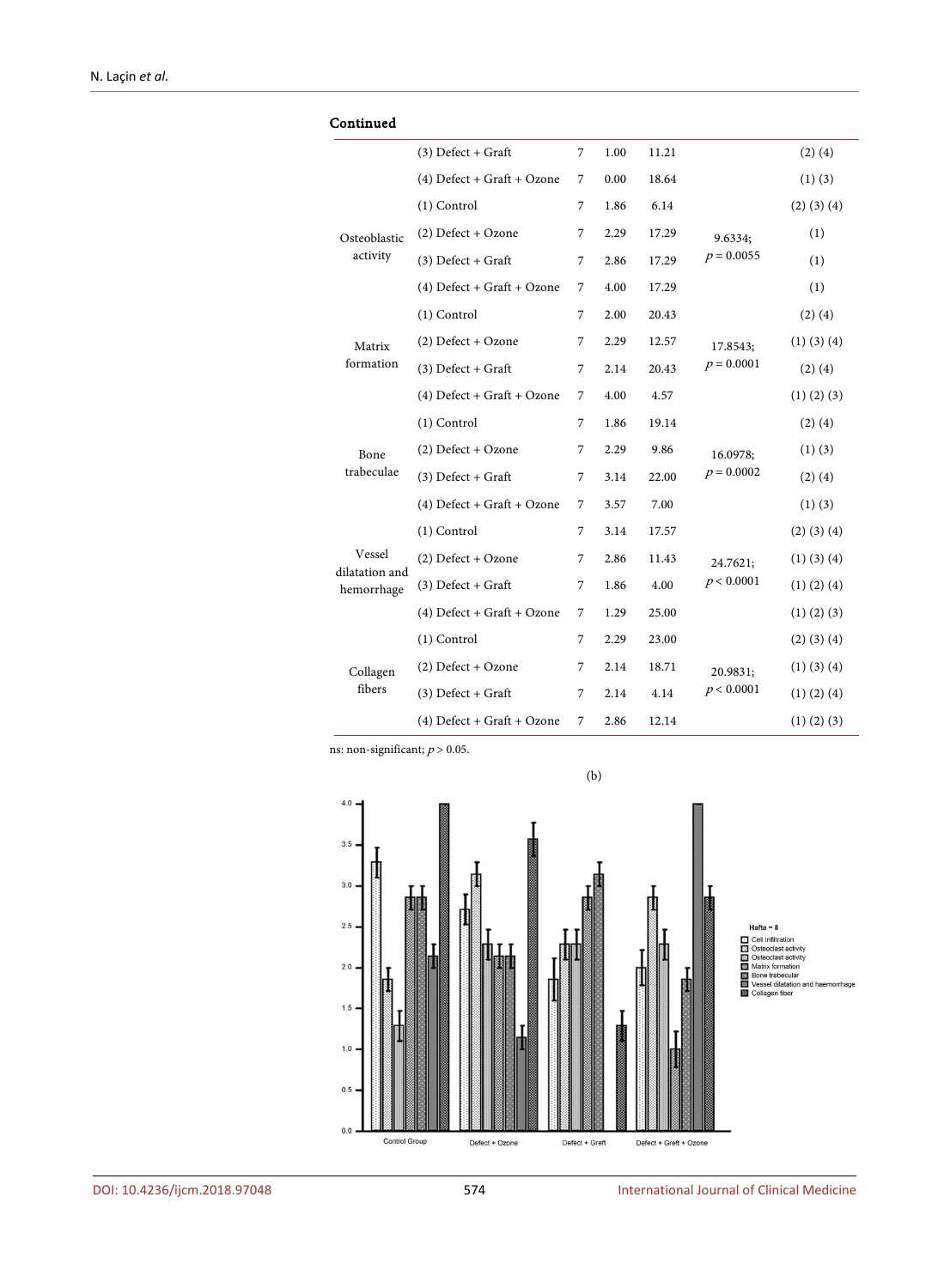| Parameters            | Groups                 | Weeks                   | Mean | Mean Rank | $\boldsymbol{p}$        |  |
|-----------------------|------------------------|-------------------------|------|-----------|-------------------------|--|
|                       | Control group          | $\overline{4}$          | 3.71 | 1.71      | 0.180                   |  |
|                       |                        | 8                       | 3.29 | 1.29      |                         |  |
|                       | Defect + Ozone         | $\overline{4}$          | 3.00 | 1.57      | 0.655                   |  |
| Cell infiltration     |                        | 8                       | 2.86 | 1.43      |                         |  |
|                       | Defect + Graft         | 4                       | 3.00 | 1.57      | 0.655                   |  |
|                       |                        | 8                       | 2.86 | 1.43      |                         |  |
|                       | Defect + Graft + Ozone | 4                       | 2.29 | 2.00      | 0.008                   |  |
|                       |                        | 8                       | 1.14 | 1.00      |                         |  |
|                       | Control group          | $\overline{4}$          | 3.57 | 1.93      | 0.014                   |  |
|                       |                        | 8                       | 2.71 | 1.07      |                         |  |
|                       | Defect + Ozone         | 4                       | 1.57 | 1.64      | 0.317<br>0.317<br>0.157 |  |
| Osteoclastic activity |                        | 8                       | 1.29 | 1.36      |                         |  |
|                       | Defect + Graft         | 4                       | 1.29 | 1.57      |                         |  |
|                       |                        | 8                       | 1.00 | 1.43      |                         |  |
|                       | Defect + Graft + Ozone | 4                       | 0.29 | 1.64      |                         |  |
|                       |                        | 8                       | 0.00 | 1.36      |                         |  |
|                       | Control group          | $\overline{4}$          | 0.00 | 1.00      | 0.008                   |  |
|                       |                        | 8                       | 1.86 | 2.00      |                         |  |
|                       |                        | $\overline{4}$          | 1.14 | 1.07      |                         |  |
|                       | Defect + Ozone         | 8                       | 2.29 | 1.93      | 0.014                   |  |
| Osteoblastic activity |                        | 4                       | 2.14 | 1.14      | 0.025                   |  |
|                       | Defect + Graft         | 8                       | 2.86 | 1.86      |                         |  |
|                       |                        | 4                       | 2.57 | 1.00      | 0.008<br>0.008          |  |
|                       | Defect + Graft + Ozone | 8                       | 4.00 | 2.00      |                         |  |
|                       |                        | 4                       | .00. | 1.00      |                         |  |
|                       | Control group          | 8                       | 2.00 | 2.00      |                         |  |
|                       |                        | 4                       | 1.00 | 1.00      | 0.008<br>0.083          |  |
|                       | Defect + Ozone         | 8                       | 2.29 | 2.00      |                         |  |
| matrix formation      |                        |                         |      |           |                         |  |
|                       | Defect + Graft         | 4                       | 1.71 | 1.29      |                         |  |
|                       |                        | 8                       | 2.14 | 1.71      |                         |  |
|                       | Defect + Graft + Ozone | $\overline{4}$          | 2.71 | 1.00      | 0.008                   |  |
|                       |                        | 8                       | 4.00 | 2.00      |                         |  |
|                       | Control group          | $\overline{\mathbf{4}}$ | 0.00 | 1.00      | 0.008                   |  |
|                       |                        | 8                       | 1.86 | 2.00      |                         |  |
|                       | Defect + Ozone         | $\overline{4}$          | 1.14 | 1.07      | 0.014                   |  |
| Bone trabeculae       |                        | 8                       | 2.29 | 1.93      |                         |  |
|                       | Defect + Graft         | $\overline{4}$          | 2.14 | 1.07      |                         |  |
|                       |                        | 8                       | 3.14 | 1.93      | 0.014                   |  |
|                       |                        | $\overline{4}$          | 2.71 | 1.14      |                         |  |
|                       | Defect + Graft + Ozone | $\,8\,$                 | 3.57 | 1.86      | 0.025                   |  |

<span id="page-9-0"></span>Table 3. Statistical evaluation of parameters according to 4th and 8th week according to different groups.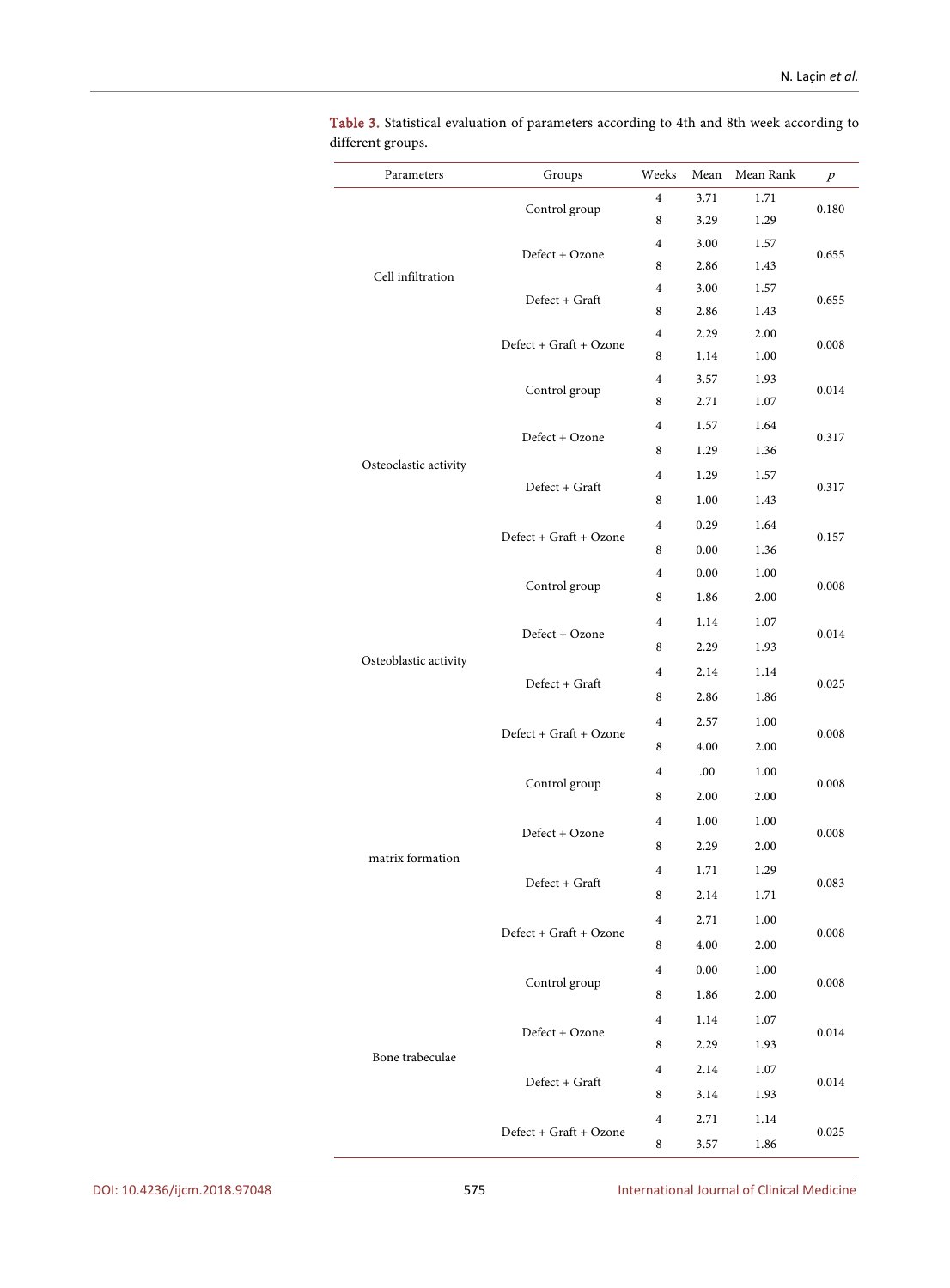| Continued             |                          |                |      |      |       |
|-----------------------|--------------------------|----------------|------|------|-------|
|                       |                          | $\overline{4}$ | 2.71 | 1.29 | 0.083 |
|                       | Control group            | 8              | 3.14 | 1.71 |       |
| Vessel dilatation and | Defect + Ozone           | $\overline{4}$ | 3.00 | 1.57 |       |
|                       |                          | 8              | 2.86 | 1.43 | 0.564 |
| hemorrhage            | Defect + Graft           | $\overline{4}$ | 2.86 | 1.93 | 0.014 |
|                       |                          | 8              | 1.86 | 1.07 |       |
|                       | $Defect + Graf + Ozone$  | $\overline{4}$ | 1.71 | 1.71 | 0.083 |
|                       |                          | 8              | 1.29 | 1.29 |       |
|                       | Control group            | $\overline{4}$ | 1.71 | 1.21 | 0.046 |
|                       |                          | 8              | 2.29 | 1.79 |       |
|                       | Defect + Ozone           | $\overline{4}$ | 2.00 | 1.43 | 0.564 |
|                       |                          | 8              | 2.14 | 1.57 |       |
| Collagen fibers       | $Defect + Grant$         | 4              | 2.14 | 1.50 | 1.000 |
|                       |                          | 8              | 2.14 | 1.50 |       |
|                       | $Defect + Grant + Oxone$ | $\overline{4}$ | 2.57 | 1.36 | 0.317 |
|                       |                          | 8              | 2.86 | 1.64 |       |

When compared histologically at 4 and 8 weeks; colloid fiber growth, matrix formation and new bone formation were less than 4 weeks to 8 weeks. Vessel dilatation and hemorrhage increased cell infiltration over 4 weeks to 8 weeks, osteoblastic activity significantly increased bone trabecular formation at 8 weeks. In bone formation, post-defect graft application was evident at 8 weeks, ozone application increased bone formation as an inducing agent.

# **4. Discussion**

Nagayoshi et al. [\[15\]](#page-13-0) found that no microorganisms remained in the plaque after ozonized water treatment on the dental plaque. In oral surgery, ozonized water is used to provide hemostasis, to increase local oxygen delivery to the site, and to inhibit bacterial proliferation [\[13\].](#page-12-12) Ozonized water has also been proposed to use as a prophylactic agent against infection after osteotomy during oral surgery. Following the high dose of radiotherapy treatment, ozone treatment has been shown to be effective in improvement of wound healing [\[16\].](#page-13-1) After radiotherapy in maxilla or mandible, in areas where especially oxygen is greatly reduced, spongy medullary regions become inadequately vascularized due to deterioration of vascularity, resulting in aseptic osteonecrosis [\[16\].](#page-13-1) In surgical procedures such as tooth extraction or implant application, the healing of the damaged region takes longer than the healing of the healthy bone [\[16\]](#page-13-1) [\[17\].](#page-13-2) Schmitz and his colleagues studied in 3, 4, 5 and 8 mm defects and suggest that an 8 mm defect is an ideal defect [\[18\].](#page-13-3) In our study, 8 mm defects were created. Different bone graft materials have been used for bone regeneration, closure of osteotomy openings, and alveolar augmentation in oral and maxillofacial surgeons [\[19\]](#page-13-4)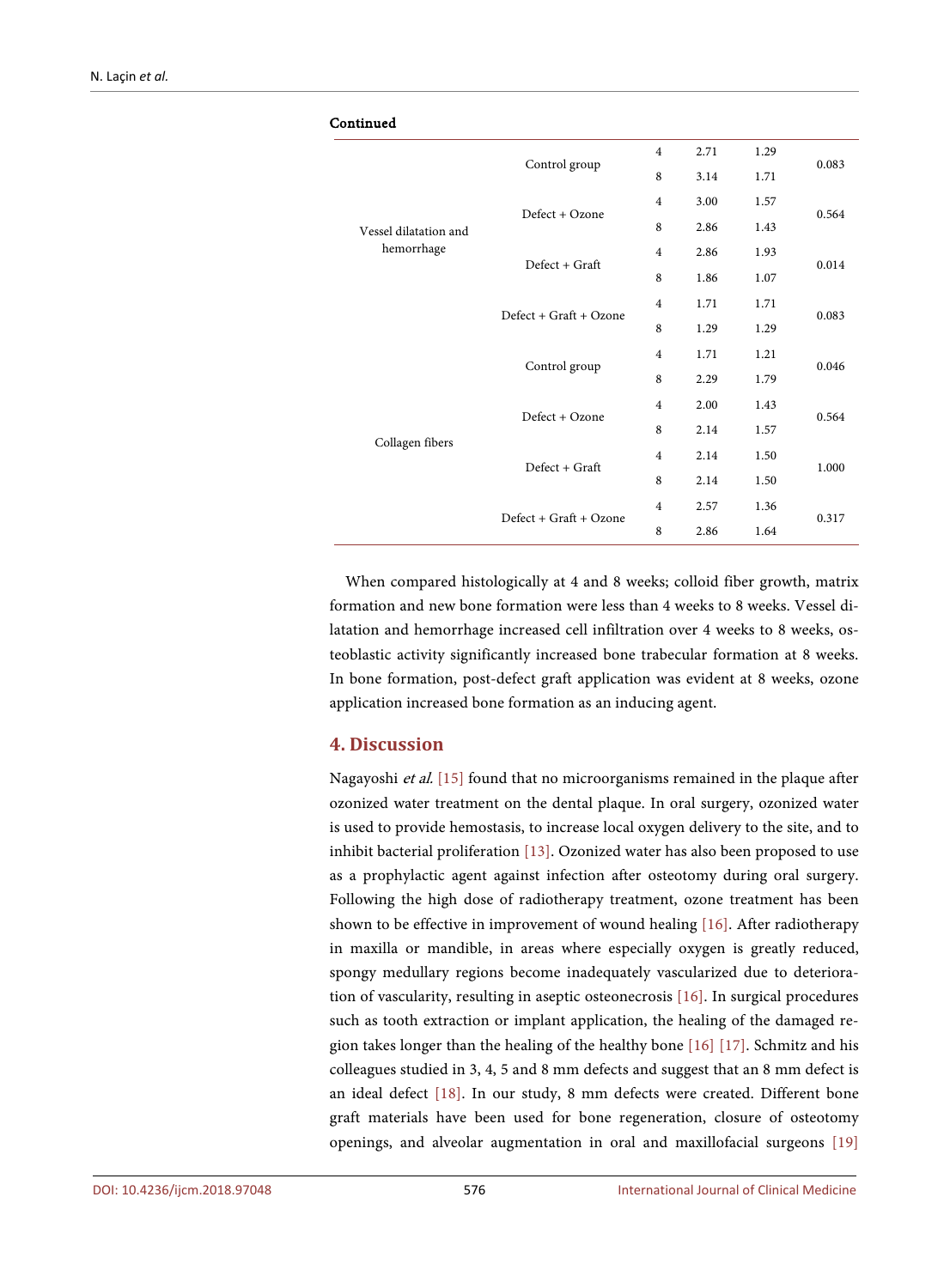[\[20\].](#page-13-5) Natural coral-derived grafts, synthetic bone graft materials, are used in alveolar crest elevation, intra-bone defects, material loss fractures, facial bone defects, orthognathic surgery, and maxillary sinus ground [\[20\]](#page-13-5) [\[21\]](#page-13-6) [\[22\].](#page-13-7) In our study, an alloplastic graft material consisting of a combination of 350 - 500 μm-diameter porous biphasic hydroxyapatite granules and  $β$ -tricalcium phosphate granules was used. Agrillo et al. have studied the effects of ozone on wound healing after tooth extraction in 15 patients using bisphosphonates. Topical ozone gas with  $β$ -lactam antibiotics were applied to all patients 1 week before and after tooth extraction. Clinical and radiological follow-ups of patients showed complete healing in the extraction socket [\[23\].](#page-13-8) Kazancıoğlu et al. formed a 5 mm diameter bone defect in 30 Wistar rats. They created defects and filled them with biphasic calcium phosphate grafts. They categorized rats into three groups and histomorphometrically compared the effect of laser and ozone on new bone formation. Kazancıoğlu et al. observed significant bone formation in both groups compared to the control group [\[24\].](#page-13-9) Özdemir et al. have studied the effect of ozone treatment on autogenous bone graft healing in calvarial defects. Histological results of this study revealed that there was an increase in osteoblastic activity and significant difference in bone formation in ozone treated group [\[25\].](#page-13-10) In the histopathological examination of week 4 of our study, a significant increase in osteoblastic activity was observed in all compared to the control group. Week 8 results showed significant increase in osteoblastic activity in graft + ozone group compared to all other groups. More bone trabecular formation was observed in the groups treated with grafts and grafts + ozone compared to the group treated with only ozone. 4th week histological evaluations on matrix formation showed a significant increase in all groups compared with the control group at the end of. Statistically speaking on histological results, 4-week ozone treatment is less effective than 8-week ozone treatment and additionally 8-week treatment is more effective and significant than 4-week-treatment in total. In our study, there was a significant difference between the groups treated with s graft + ozone and the other groups in terms of cell infiltration in the groups sacrificed at 8 weeks. There was no significant difference in comparison between the other groups. Erdemci et al. studied on the effect of systemic ozone on alveolar bone healing. A total of 112 Wistar rats were used, and they were sacrificed on days 14 and 28. They reported systemic ozone treatment significantly improved alveolar bone healing after extraction [\[26\].](#page-13-11) In their study, unlike the half of the rats at the end of 4 week, the remaining half was sacrificed at the end of the 8th week. Each group was divided into 2 subgroups. A critical size bone defect of 8 mm in diameter was formed in the calvarium of all rats. Topical ozone was applied to the ozone treated groups for 12 sec.

In our study, it was determined that ozone application accelerated bone healing in parallel with this study. It was observed that topical ozone administration at week 4 failed to exert only osteoblastic activity on graft application. However, ozone and graft combination may be beneficial. When the bone trabeculae were